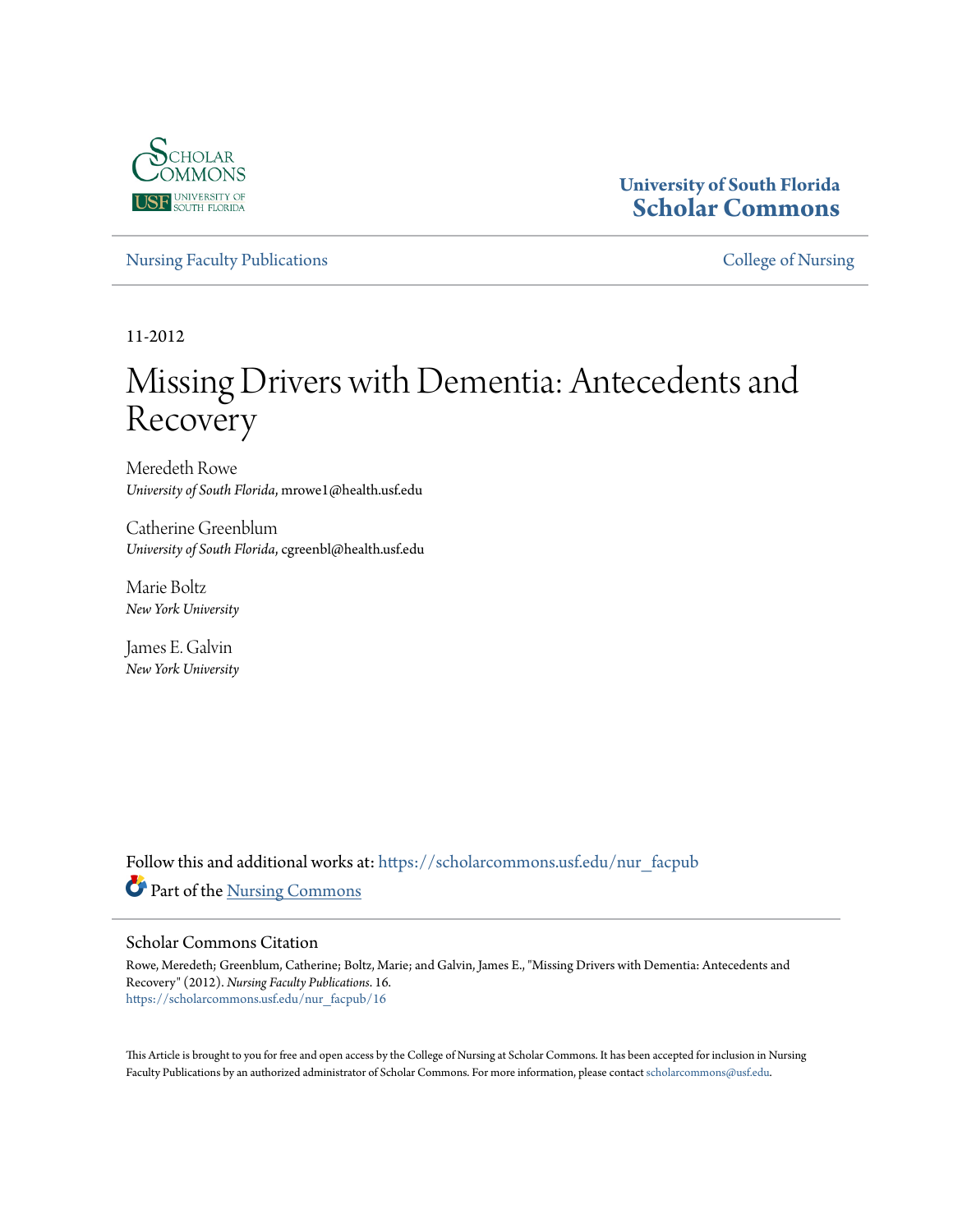

# NIH Public Access

**Author Manuscript**

J Am Geriatr Soc. Author manuscript; available in PMC 2013 November 14.

Published in final edited form as:

J Am Geriatr Soc. 2012 November ; 60(11): . doi:10.1111/j.1532-5415.2012.04159.x.

## **Missing Drivers with Dementia: Antecedents and Recovery**

## **Meredeth A. Rowe, PhD**1, **Catherine A. Greenblum, PhD**1, **Marie Boltz, PhD**2, and **James E. Galvin, MD, MPH**<sup>3</sup>

<sup>1</sup>University of South Florida, Tampa, FL

<sup>2</sup>New York University College of Nursing

<sup>3</sup>New York University: Center of Excellence on Brain Aging, Departments of Neurology, Psychiatry, Nutrition and Public Health, and Langone School of Medicine

## **Abstract**

**OBJECTIVES—**To determine the circumstance in which persons with dementia become lost while driving, how missing drivers are found, and how Silver Alert notificationsare instrumental in those discoveries.

**DESIGN—**A retrospective, descriptive study.

**SETTING—**Retrospective record review.

**PARTICIPANTS—**Conducted using 156 records from the Florida Silver Alert program for the time period October, 2008 through May 2010. These alerts were issued in Florida for a missing driver with dementia.

**MEASUREMENTS—**Information derived from the reports on characteristics of the missing driver, antecedents to missing event and discovery of a missing driver.

**RESULTS and CONCLUSION—**The majority of missing drivers were males, with ages ranging from 58'94, who were being cared for by a spouse. Most drivers became lost on routine, caregiver-sanctioned trips to usual locations. Only 15% were in the act of driving when found with most being found in or near a parked car and the large majority were found by law enforcement officers. Only 40% were found in the county they went missing and 10% were found in a different state. Silver Alert notifications were most effective for law enforcement; citizen alerts resulted in a few discoveries. There was a 5% mortality rate in the study population with those living alone more likely to be found dead than alive. An additional 15% were found in dangerous situations such as stopped on railroad tracks. Thirty-two percent had documented driving or dangerous errors such as, driving thewrong way or into secluded areas, or walking in or near roadways.

## **Keywords**

dementia; driving; deaths

Sponsor's Role: None

**Corresponding Author:** Meredeth Rowe, 12901 Bruce B. Downs Boulevard, Tampa, FL 33612, (813) 396-9072, (813) 974-7903 – fax, mrowe1@health.usf.edu. **Alternate Corresponding Author:** Catherine Greenblum, 12901 Bruce B. Downs Boulevard, Tampa, FL 33612, (813) 396-9072, (813) 974-7903 – fax, cgreenbl@health.usf.edu.

**Author's Contributions:** The authors certify that this manuscript represents valid work and neither this manuscript nor one substantially like it under our authorship has been published or is being considered elsewhere for publication. Meredeth Rowe was involved in the all aspects of the manuscript and is responsible for the integrity of the work as a whole. Catherine Greenblum contributed to acquisition of data, statistical analysis, and critical revision of the manuscript. Dr. Rowe and Dr. Greenblum had full access to all the data in the study and take responsibility for the integrity of the data and the accuracy of the data analysis. Marie Boltz contributed to literature review, data review, and drafting of the final manuscript. James E. Galvin contributed to data review and drafting of the final manuscript.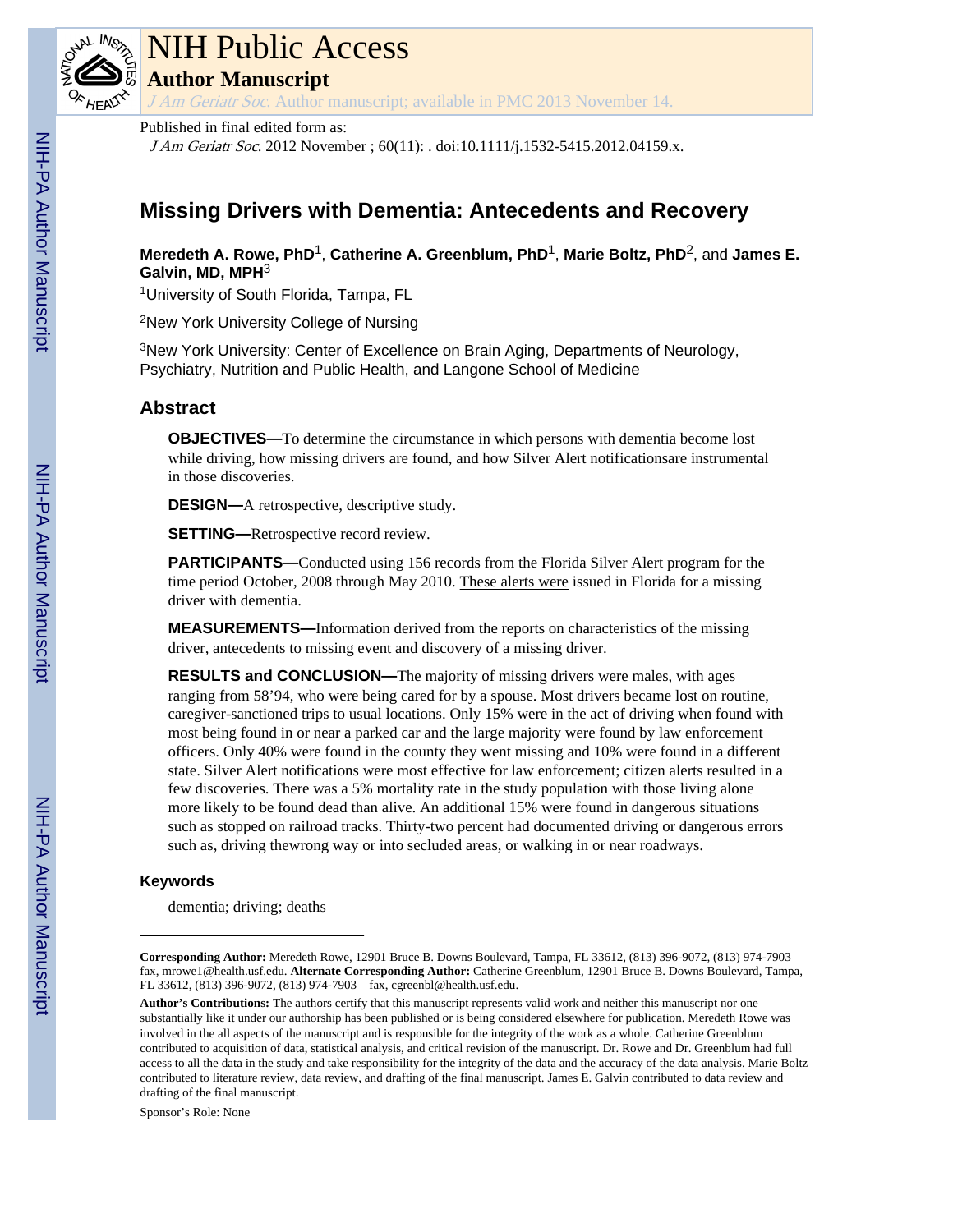## **INTRODUCTION**

Driving is a complex, highly-valued instrumental activity of daily living.<sup>1</sup> It is the most common form of transportation for older adults in the United States, accounting for 90% of the trips out of the home.<sup>2</sup> As the population ages, the number of persons with dementia (PWD) continues to rise,  $3$  presenting the challenge of meeting both the PWD's transportation and safety needs as well as the safety of others sharing the road. Driving may be impaired even in the mild stages of dementia and, regardless of earlier abilities, invariably worsens over time. The most common errors include incorrect turns, difficulty following a specified route, and safety errors such as leaving the driving lane. PWDs experience higher crash rates,<sup>4</sup> and impaired performance on road tests<sup>5</sup> and driving simulators.<sup>6</sup>

The high rates of driving difficulty and errors may be due to dementia-related deficits such as impaired reaction performance, diminished problem solving abilities, spatial disorientation, geographical memory loss, and impaired route finding. These deficits also contribute to another significant problem, that of becoming lost while driving<sup>1,7,8</sup> with the potential consequences of injury or death.<sup>1,9</sup> Despite the known risks, it is estimated that 20% of persons with dementia continue to drive.<sup>10,11</sup> Rowe and Bennett<sup>3</sup> and Hunt<sup>4</sup> each found that most PWD drivers who became lost while driving are found alive, but those not found within 24 hours of becoming lost have a high likelihood of dying due to exposure or other unfortunate occurrence.

There has been significant study of missing incidents when PWD are missing on foot. The antecedent circumstances are well-described and include: (1) being unable to navigate home while on a routine, independent walk in the community; (2) becoming separated from the caregiver while out in the community together; (3) being left unattended for even a short period of time; and, (4) leaving home in an agitated or angry state. Another significant characteristic of missing incidents on foot is the unpredictable nature of when a missing incident may occur.<sup>7,8</sup> Furthermore the response of a lost PWD is unpredictable and can make finding the individual quite difficult. For example, some PWD will seclude themselves in natural areas such as woods or ditches and remain there until found, or suffer death by exposure. A rapid response is critical however, as approximately 50% ofPWD missing on foot more than 24 hours will suffer serious injury or death. $9,12$ 

In contrast, there is little research examining the antecedents and associated factors specific to why or how PWD become lost while driving. In two relevant studies, the findings suggest that PWD lost while driving were conducting independent trips to a familiar location but both studies had small samples of drivers and were retrospective studies of media reports.<sup>4,9</sup>

In an attempt to address the problem of missing drivers with dementia, many states have alert programs, often called Silver Alert (SA), designed to broadcast alerts to law enforcement agencies and to the general public in the case of a missing senior.<sup>13</sup> The State of Florida enacted their SA program in October 2008 to assist in the identification and safe return of cognitively impaired drivers [\(http://www.floridasilveralert.com/history-of-silver](http://www.floridasilveralert.com/history-of-silver-alert)[alert\)](http://www.floridasilveralert.com/history-of-silver-alert). The Florida program includes active, be-on-the-lookout reports to law enforcement officers. It also includes active alerts to the general public on dynamic highway signs, radio and news broadcasts presenting information about the missing car. For this study, we examined the law enforcement reports of missing drivers with a SA in Florida during the 20 months after the program began. Over this period, 168 alerts were issued, thus, on average, 2 alerts were issued per week in a state with approximately 450,000 persons with Alzheimer's disease.<sup>14</sup>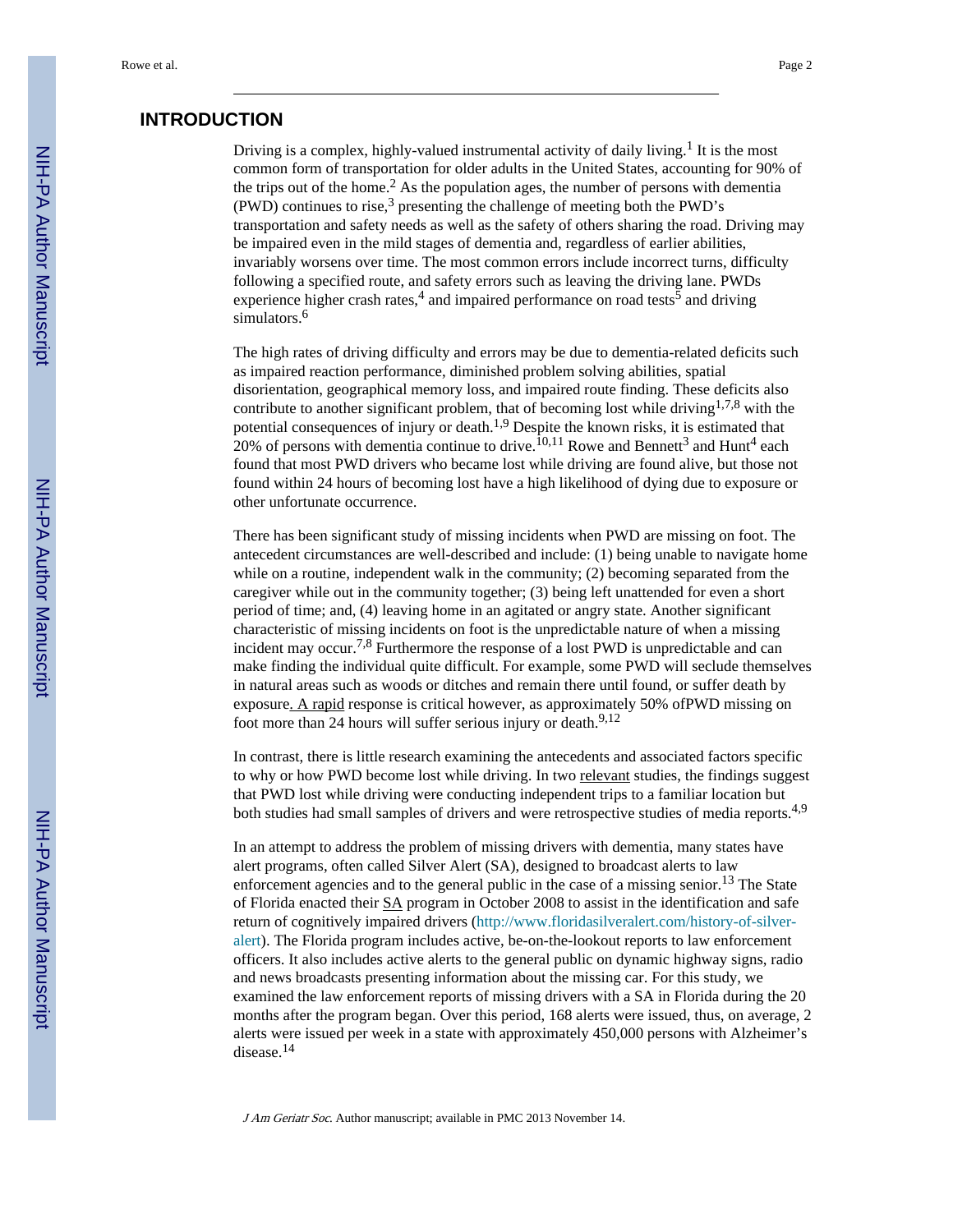In the face of ever increasing numbers of PWD, the dearth of information about the lost driver, the dangers of a missing event and the increasing expenditure of community resources to locate the drivers constitute a critical public health crisis warrants further research. The purpose of this study was to examine the features (characteristics of the driver, antecedents, and discovery; role of public alerts, and outcomes) of missing driving incidents using law enforcement reports locatable as a result of the SA program. The long-termgoal of thisline of research is to better predict which PWD drivers are likely to get lost, which situations are most associated with missing events, and to develop effective strategies for safe recovery.

## **METHODS**

This study was approved by the University of Florida Institutional Review Board and a waiver of informed consent was granted as the information used for this research was in the public domain. Data were obtained from law enforcement reports for SA issued for a 20 month period (October 2008 through May 2010). A total of 158 of the 168 reports were received. Two reports were excluded from the study because neither individual was diagnosed with nor had evidence of dementia (one had depression and committed suicide while missing, and the other had bipolar disease but no evidence of dementia). Two individuals each had two incidents of a Silver Alert; all others had a single event during this time period. Additionally, there were 4 couples that went missing, all of whom had a male driver; these cases are grouped with males for the purpose of analyses.

Data were collected on the demographic characteristics of the driver and the primary caregiver. All data, including race/ethnicity, were abstracted from data in the law enforcement reports. Variables were created to describe the circumstances of the how and where the PWD was located; who found the PWD; disposition (whether alive, alive but injured, or dead); the status of the car; time missing; distance traveled; the mode of recovery; and the follow-up after the event. An additional variable was created to code whether the SA notification facilitated the discovery of the missing driver. A discovery was coded as SA-facilitated when the report indicated a driver was stopped because the car matched an alert or when an individual was recognized from an alert either before or after the locator approached the individual. For instance, caseswere coded as SA-facilitated iflaw enforcement stopped an individual who was driving erratically or investigated a car stopped on the side of road, and entry of the license plate number into the state database revealed an active alert. Researchers also scored a discovery as facilitated if there was any mention of the SAassisting in the identification of the individual. Additional information was analyzed on the characteristics of the antecedents to the missing incident, coded categorically based on previous research.7,9

Descriptive statistics were used to describe the sample, each variable listed above, and to explore gender differences. Continuous variables were compared using unadjusted t-tests, while categorical variables were compared using Chi-square tests. For the two individuals who had more than one incident, the subject was included only once in analyses that involved person-related variables but included twice for analyses related only to the event. To handle missing data, only valid percentage is reported. Data were analyzed using IBM SPSS v19.

## **RESULTS**

#### **Characteristics of the Missing Drivers**

The mean age of the missing drivers was 80.4±6.6years (range 58'94 years), 72.4% were males and 78.5% were Caucasian, findings consistent with previous reports.<sup>9</sup> The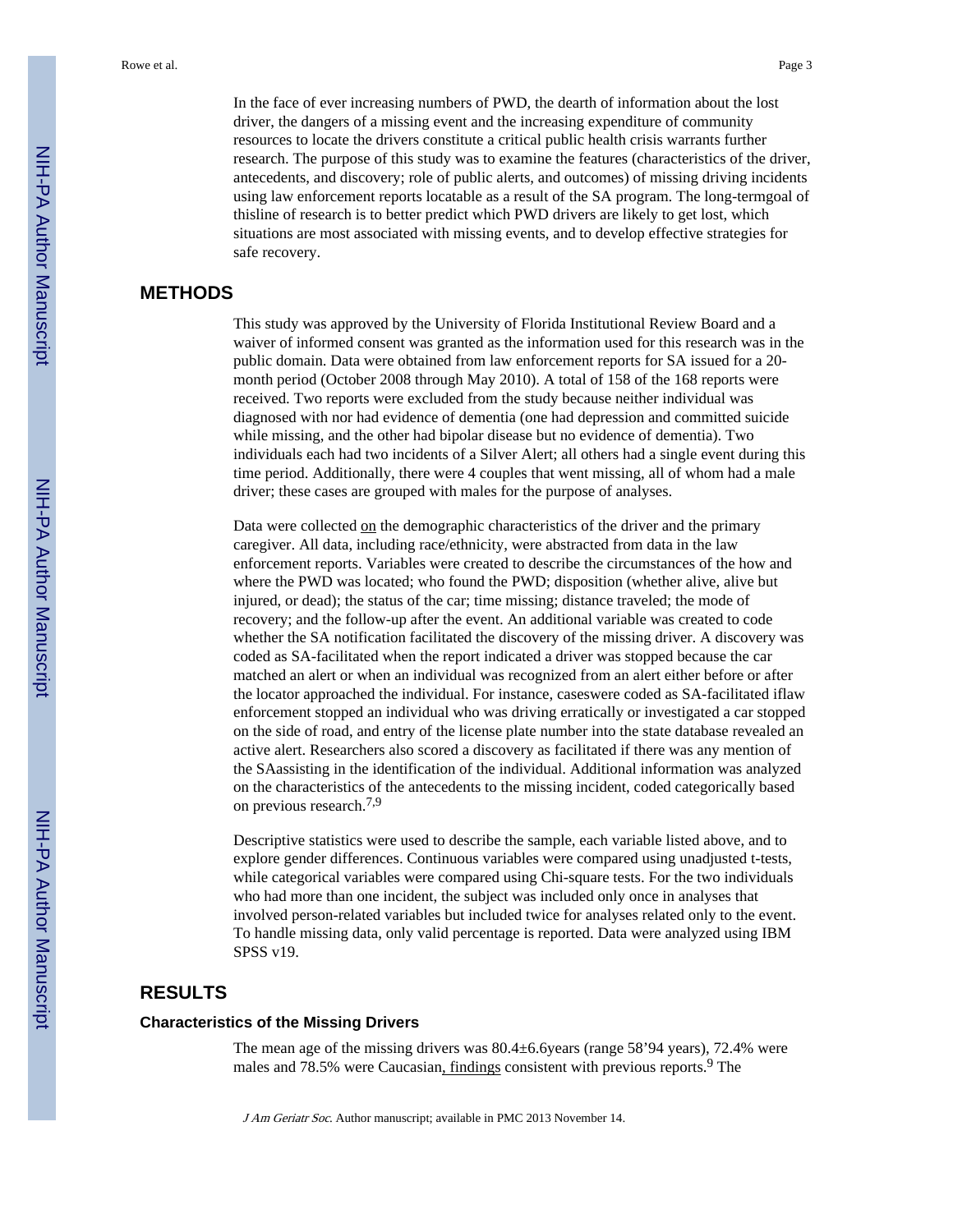characteristics of the missing drivers by gender and whether PWD was recovered due to a SA are shown in Table 1. Males were significantly more likely to be cared for by a spouse than females ( $p = 0.02$ ), likely reflecting a generational-cohort effect with males being the primary driver. The mean ages of male and female drivers were not different. While the ethnic/racial mix was similar to Florida's overall mix, a larger proportion of male missing drivers were non-Caucasian  $(p=0.04)$ . Males tended to travel longer distances from home when found than females (116.6 vs. 64.1 miles) but this did not reach significance ( $p=.07$ ).

When dichotomized by impact of a  $\underline{SA}$  (see Table 1), PWD with an alert were more likely to be found by law enforcement officers than good Samaritans  $(p=0.01)$ , were more likely to be involved in some driving error such as speeding, wrong turns, accident  $(p=.03)$ , and had prior contact with a law enforcement office during the period missing  $(p<.001)$ . PWD found due to  $\underline{SAs}$  also tended to travel farther distances from home (141.8 vs. 85.9 miles, p=.06).

#### **Antecedents to the Missing Incident**

Half of these drivers became lost while conducting usual, independent community activities (Table 2). These activities were endorsed by caregivers and involved driving to medical appointments, visiting family/friends, dining out and shopping. Ten PWD got lost while driving independently but in a situation that was new in some way, for instance a new stop on a usual trip or following new directions. Other caregiver-witnessed trips occurred either when the PWD drove away on an unexpected trip or leaving after becoming agitated. Importantly, 66% of these missing incidents occurred during trips in which the caregiver knew the individual was driving and had not blocked access to the keys or car.

Fewer than one-third of the cases fit the stereotypical picture in which the PWD gets unpermitted access to the keys during a lapse in caregiver supervision. These instances occurred when the caregiver was distracted elsewhere in the home, while caregiver slept or when the individual was left home alone. Four individuals (2.8%) were able to drive away without the caregiver knowing from a location other than home. Male drivers were more likely to become missing following a lapse in supervision (p=.01).

As compared to the literature regarding PWD missing without a vehicle (usually walking), there was a much larger gap between the last time the PWD was seen and the time he/she was reported missing to law enforcement (mean time 8:09 hours, median time 4:37 hours, range 0 to 131:40 hours).

#### **Characteristics of Missing PWD Discovery**

**When and Where Found—**Eighty-ninepercent (n = 121) of PWDs were found either the day missing or the next day (Table 3). Five percent  $(n = 7)$  were deceased by the time they were found with only one being found within 24 hours; it took longer to find those who had died (p  $\lt$ .001). Forty-one percent (n = 54)were found in the same county, but nearly 10% had traveled out of state by the time they were found. Distance from theplace last seenwas not different between those found alive and dead ( $p = 0.74$ ). Only 20%(n=20) were still in the act of driving at the time they were located with an additional 3% stopped after being involved in an accident. The remaining 80% of drivers were stopped at time of discovery and someone identified the person as needing assistance. Of those who were stopped, about half were still sitting in a parked car and the other half had essentially become lost individuals on foot. Stopped drivers were most commonly found stopped near or in a roadway, or parked near a business or adjacent parking area. Those on foot were most commonly found near or in businesses (Table 3). Most missing PWDhad stopped safely, but 15% (n = 15)of cases werefound in an area in which harm could easily occur. This included situations in which the car was parked in an active roadway or on railroad tracks, or a PWD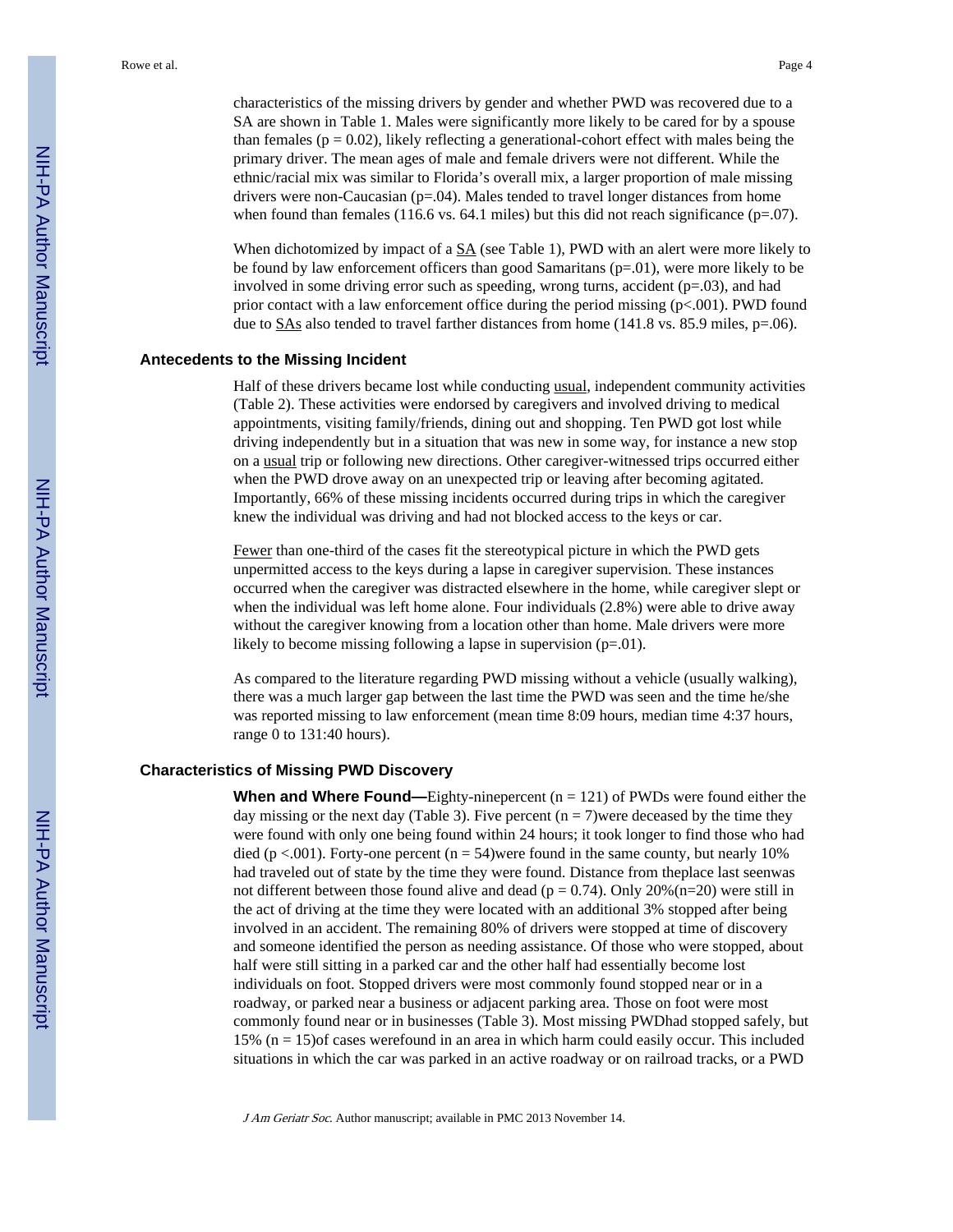**Who Found—**The majority of drivers were found by law enforcement officers (Table 3). Only 24% were found by good Samaritans, a proportion that is much lower than rescuers of persons with dementia missing on foot.<sup>9</sup> Reasons good Samaritans intervened included: identifying a car in an unusual location (ditch, canal, trail), anindividual walking in a dangerous situation (i.e., along the highway), someoneat a gas station unable to operate the pump, or acar parked with an individual remaining inside in a residential area. Twelve PWDs (9.2%) returned home independently with 4 individuals getting assistance from family members using a cell phone.

#### **Possible Role of Public Alerts in Finding Missing Drivers**

There was evidence in the report that SAnotifications were useful in locating  $23.7\%$  (n = 31) of these drivers (Table 3). The majority of the cases were found by law enforcement as a result of pulling over a driver for irregular driving or activity patterns including erratic driving, ordriving in wrong area such as railroad tracks or natural area, For those found by law enforcement when the PWD was no longer driving, examples of why the driver might be in need of assistance included car in aninappropriate location or driver sitting on the side of a roadway. Four drivers were intercepted using information from cell phone company's tracking data of phone with the PWD.

In 6 cases, law enforcement had interacted with the missing driver but let the person continue to drive. In 3 of these cases, the car was out of fuel on the side of the road and law enforcement facilitated acquisition of additional gas. One case was pulled over for a driving error but let go with driving directions, and one case was in a minor accident but allowed to continue to drive. Finally, one driver received two separate traffic citations yet was allowed to continue to drive both times. In this case, the missing report was quite delayed so no alert was active during the time of the citations.

Only 3 drivers (2.3%) were found by good Samaritans as a result of the SA notifications. In 2 cases, good Samaritans driving on Interstate 95 in Florida recognized the missing car as it drove by. In each case, the good Samaritan called 911 and continued to follow the missing driver until law enforcement was able to intercept the car. In a third case, a citizen noticed someone lying down in the median of Interstate 75, stopped to provide help and then recognized it was an individual was the subject ofan active alert.

#### **Outcomes of the Missing Incident**

Seven individuals were found dead. The causes of death were: exposure/natural causes (3), died in a fire (2), drowning (1), and suicide by gunshot to the head (1). Four of these deaths occurred in cases in which no previous missing incident was documented. Only the variable, lived with someone or not, was related to whether the individual was found dead or alive, with those living alone more likely to be found dead (12.5%) than those found alive (2.9%; p=0.03). An additional 15 people were injured, mostly non-seriously.

Known driving or dangerous errors occurred in 32% ( $n = 42$ ) of cases with some errors being severe, including head-on crashes, driving the wrong way, stopping on railroad tracks, driving into secluded natural areasand walking in a dangerous roadway. In 37 cases, a previous missing incident was reported by the caregiver. Those with an acknowledged previous incident were significantly more likely to be found in a risky situation (injured,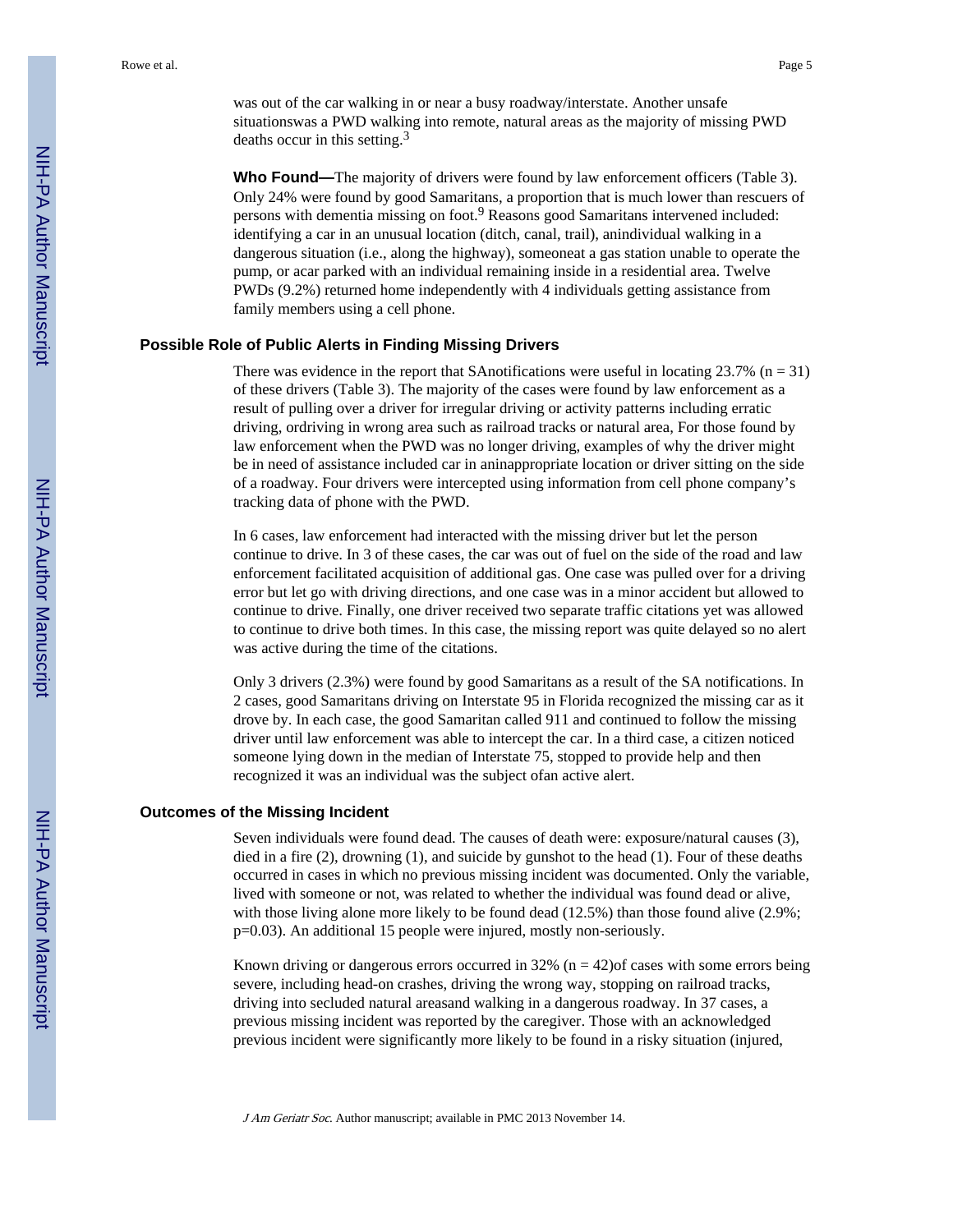dead or major driving error) (46%) versus those without a documented previous missing incident (23%;  $p = 0.007$ ).

#### **Follow-up to the Missing Event**

There were documented formal referrals on 21 individuals, that included: contacted the local Alzheimer's Association chapter (2), mandatory psychiatric evaluation either directly or shortly thereafter (9), referred to official agencies such as Department of Children and Families (4), and contacted Florida Department of Motor Vehicles (8). Discussions with the caregiver were documented in only 33 cases with the primary recommendations being enrolling in local law enforcement special persons' programs, instructing caregiver to terminate driving privileges, recommending tracking/locating technologies, and medical evaluations.

## **DISCUSSION**

Consistent with studies on missing incidents on foot that use data from public records,  $9,15$ we found a higher proportion of missing drivers were male. In this study, two factors were more common on males: a lapse in supervision and ethnic/racial minority status. There was no evidence in this analysis to explain these findings, although possibly males are less comfortable spending days at home or have old memories of needing to be at the workplace that increases their tendency to leave the home unattended. Alternately, females may be found more quickly, not requiring the involvement of public resources and thus not appearing in this type of analyses.

The majority of events were a result of an independent trip to a usual activity gone awry. PWD drivers who lived alone were more likely to have deleterious outcomes. SA notifications were more likely to lead to discovery of lost PWD by law enforcement officials than good Samaritans. PWDs who were eventually identified by SA notifications were more likely to have experienced a driving error and have previous contact with law enforcement officers.

Further, these findings validate that PWDs who are missing by driving have very different characteristics than those missing by walking.<sup>3</sup> There are key differences in the following variables (driving value/walking value): median distance found away from PLS (~50 miles/ ~5 miles); most common place found (businesses and roadways/neighborhoods and walkways); and person who found (law enforcement/good Samaritans). These differences are critical when considering how to prevent an incident, and how to organize a search plan and how to use citizen alerts.

We found several key points that are critical to consider when developing a plan to enhance recovery and possibly prevent missing incidents from occurring. First, over half of PWD became lost after driving away with the caregivers' permission or knowledge as well as provision of access to the keys and car. These missing events often occurred as part of ausualtrip that had been previously completed successfully. Some incidents occurred when a novel instruction was added to a routine trip, and this is likely due to the dementia deficit of inability to retain and use new information. The only option to prevent missing incidents in these cases is driving retirement. Important aspects of successful driving retirement include a partnership between the healthcare practitioner and caregiverto support the decision for driving retirement, the identification of local and state programs (i.e. Department of Motor Vehicles), and assistance in finding alternative forms of transportation in the community. An excellent guide to learn more about driving retirement, titled AMA Physician's Guide to Assessing and Counseling Older Drivers, is available at www.ama-assn.orb.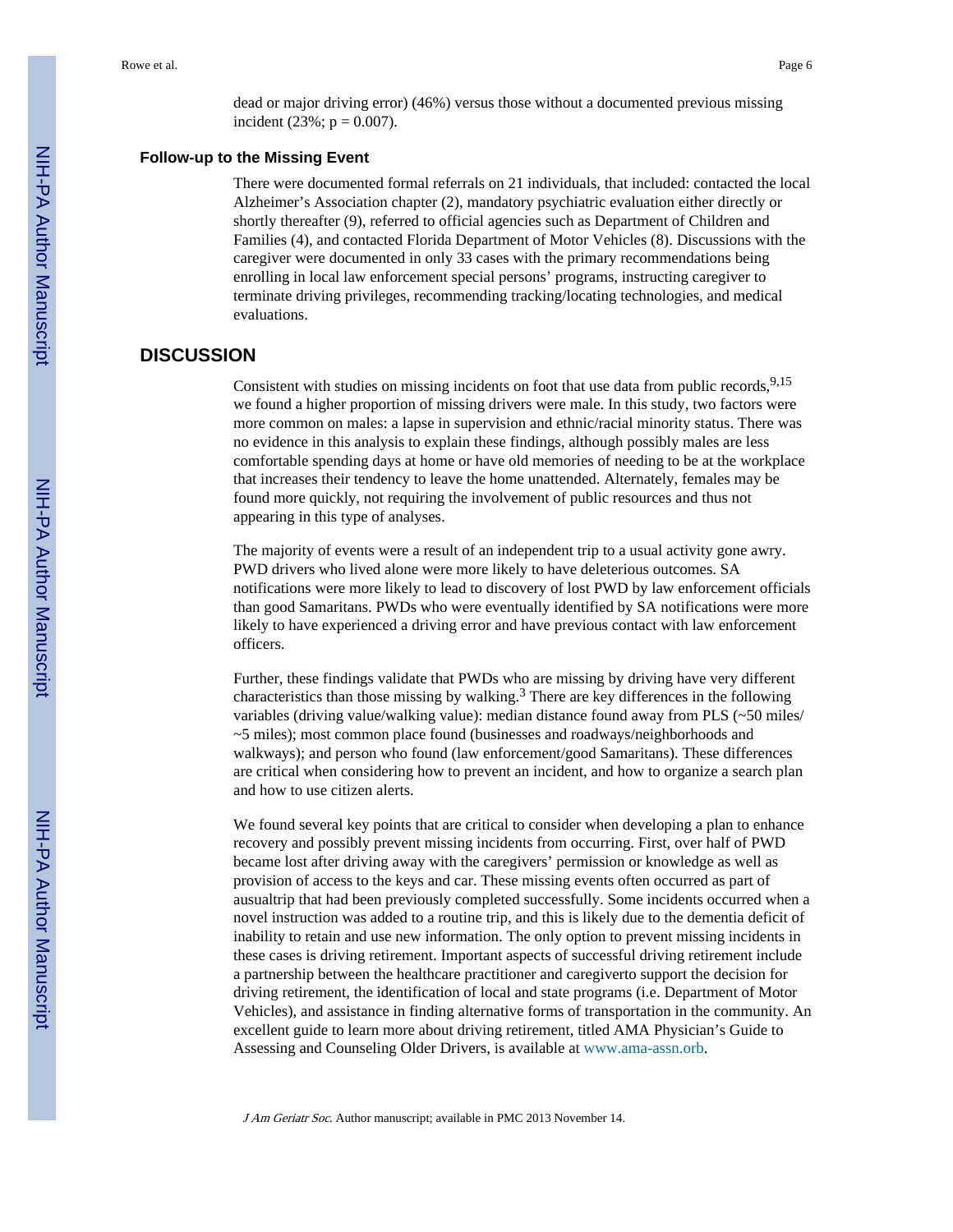While the majority of this sample went missing during a usual activity, approximately 25% of the missing incidents occurred when the individual drove away at time the caregiver was not directly monitoring the individual (e.g., caregiver asleep or somewhere else in the home). Only these missing incidents could have been prevented by commonly recommended strategies, such as preventing access to car keys or a working vehicle. Caregivers should consider fail-safe plans for ensuring that the PWD doesn't have access to the keys such as using a locking drawer to store the keys. About 10% of the incidents occurred when the PWD was left home alone with access to a car and keys and this situation seems amenable to the above solution.

Wandering has been a term used to describe these unattended, unsanctioned exits in to the community,but thecharacteristics of missing incidents do not fit well with the currently accepted definition of wandering.<sup>16'18</sup> The currently accepted definition proposes that wandering is a frequent, repetitive ambulatory behavior that includes patterned activity, and that can be associated with elopements. Interestingly, however, there is no evidence in the current body of wandering research documenting that elopements occur during wandering behavior. Additionally, for unattended exits from the home, wandering behavior was not found to be an antecedent of those exits in two prospective studies.<sup>2,7</sup> Finally, the characteristics of wandering (repetitive, frequent, patterned activity) do not closely match the characteristics of the unattended missing incidents in this sample (singular, unpredictable, occurring during normal activities). It has been proposed that wandering and missing incidents are two different behaviors associated with dementia, $<sup>7</sup>$  and this study</sup> provides further support for that distinction.

We found a number of key points that need to be considered in rapidly locating a missing driver and developing an overall government-based program to address missing drivers with dementia. First and foremost is the importance of law enforcement in finding missing drivers. Unlike those found while missing on foot,<sup>2,9,19</sup> missing drivers were unlikely to be found by good Samaritans or business employees. Rapid notification of law enforcement agencies in a large surrounding area is critical to finding missing drivers. These alerts must be delivered directly to law enforcement agents in the field as a 'be-on-the-lookout' alertfor an individual, rather than passive alerts that must be accessed in a database. Often SA programs provide these active alerts, such as in the state of Florida. In this data, SAs to law enforcement were important in about 20% of the recoveries. Since there were cases in which missing drivers were stopped by law enforcement but subsequently allowed to continue to drive, it will be critical to devise and test other strategies to speed the alert issuance. This may involve education to both law enforcement agencies and caregivers to request assistance as early as possible. Providing law enforcement officers with a mechanism for rapid assessment of cognitive status may assist officers in evaluating stopped drivers.<sup>20</sup>

Second it is critical to note the challenges that make it difficult to generate an effective citizen alert. These challenges include the large distances that lost drivers travel, the finding that over 80% were not driving at the time someone intervened,andthe facts that about half of these individuals were found outside their car. Most alerts are broadcast on highway messaging signs and television media. For alerts using these two media, there is a significant mismatch between where the alert is provided and where missing drivers are often found. For example, missing drivers were commonly found outside the car in businesses and adjacent parking areas, not areas close to either alerts provided by highway message systems or television announcements. Possibly alerts by radio media would be broadcast closer to areas that missing individuals are typically found. Since current alerts focus on a description of the car, they are not useful to citizens who may come into contact with the many lost drivers who have left their vehicle. More information on the individual may be required in the alert. Finally it will be important to study various content structures and delivery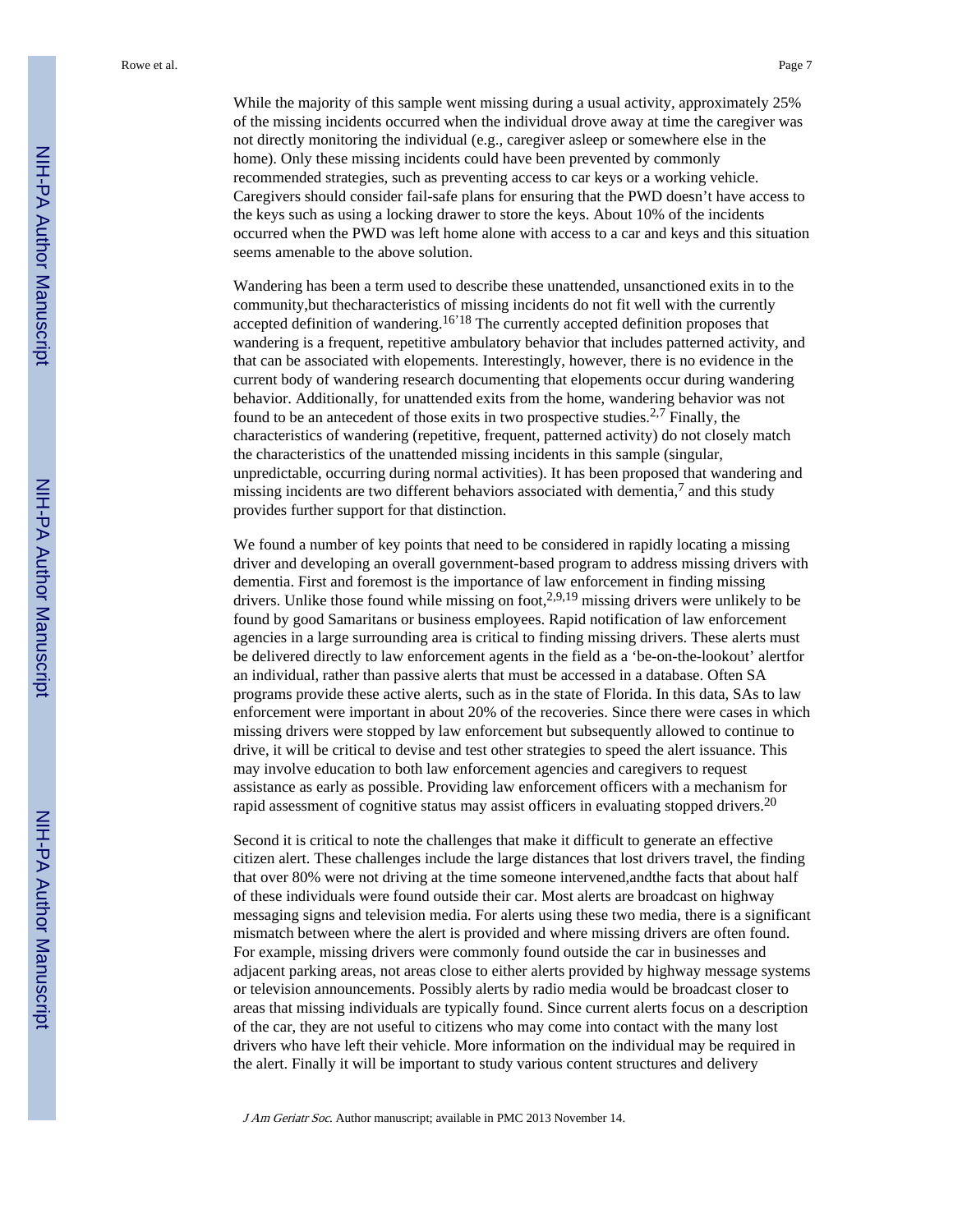Rowe et al. Page 8

methods of an alert to determine how best to facilitate memory of the alert and citizen awareness.

Creating effective alerts will be particularly crucial as the population of PWD increases and more alerts are needed. Extrapolated from the 450,000 PWD in Florida to a national population of 5.4 million individuals with Alzheimer's disease, this could equal 24'36 alerts per week nationwide, and 35'53 alerts including all individuals with dementia (~8 million). Importantly, this number is only for the subpopulation of those whose missing event began by driving, which accounts for less than 5% of total missing incidents in PWD.2,7,9

Each branch of the US Congress has proposed legislation requiring states to set-up a SA program.21,22 The language in these acts is broad and would allow a comprehensive protocol to be developed to help all PWD, whether missing in a car or on foot. It is essential, however, that those crafting these protocols have a clear understanding of the nature of the problem including the differences between those missing by foot versus those missing while driving. The SA legislation could be strengthened by including or recommending a model policy for adoption. This model policy would need to address the strategies and techniques useful for finding each type of missing PWD, and would provide states with the critical guidance for local policies and training.

In summary, SA-type programs need separate policies and procedures for those missing by walking versus those missing while driving. These programs require a combination of participants' activities including law enforcement, citizens and agencies for follow-up activities. Critical components include: a coordinated inter-agency law enforcement response; comprehensive training for law enforcement personnel; and public awareness campaigns educating citizens about the problem of missing PWD andinstructions on identifying someone who might be in need particularly when encountering an older individual on foot. Law enforcement training optimally would include understanding the nature of missing incidents in PWD; characteristics of where and how these individuals are found; and rapid techniques to evaluate cognitive functioning. Tools, such as the AD8,may be useful when law enforcement encounters an adult making unexpected driving errors.<sup>20,23</sup> Federal and state agencies planning for a SA program can utilize the findings of this study to inform the content of a comprehensive program.

#### **Acknowledgments**

The authors are grateful for the contributions of Judith Seale, MS for her work in data abstraction and entry. Ms. Seale was uncompensated for her work.

#### **Conflict of Interest:**

Dr. Galvin's time was supported by grants from the National Institute on Aging – P30 AG 008051 and R01 AG 04021.

Meredeth Rowe: A patent application has been submitted for the home monitoring system mentioned in the discussion.

James E. Galvin: Has grants from NIH, Michael J Fox Foundation, New York State Department of Health, and the Morris and Alma Schapiro Fund. He has served as a consultant for Pfizer, Novartis, Forest, Eisai, Accera, Avanir, and Baxter. He shares the copyright for the AD8 dementia screening test and has licensing agreements with Pfizer, Novartis, and Eisai.

## **References**

1. Alzheimer's Association. 2009 Alzheimer's disease facts and figures. Alzheimers Dement. 2009; 5:234–270. [PubMed: 19426951]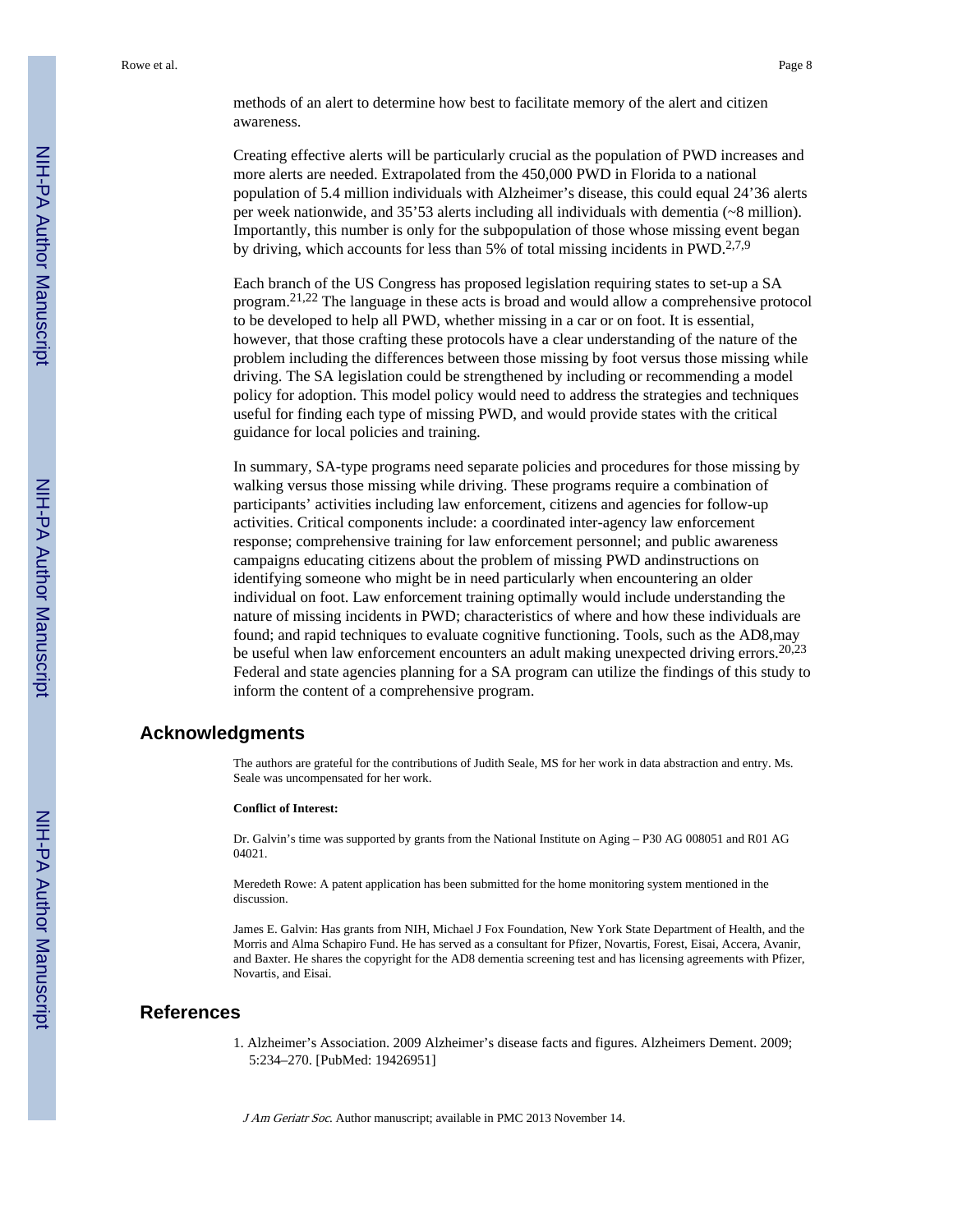Rowe et al. Page 9

- 2. McShane R, Gedling K, Keene J, et al. Getting lost in dementia: A longitudinal study of a behavioral symptom. Int Psychogeriatr. 1998; 10:253–260. [PubMed: 9785146]
- 3. Rowe MA, Bennett V. A look at deaths occurring in persons with dementia lost in the community. Am J Alzheimers Dis Other Demen. 2003; 18:343–348. [PubMed: 14682082]
- 4. Hunt LA, Brown AE, Gilman IP. Drivers with dementia and outcomes of becoming lost while driving. Am J Occup Ther. 2010; 64:225–232. [PubMed: 20437909]
- 5. Uc EY, Rizzo M, Anderson SW, et al. Driver route-following and safety errors in early Alzheimer disease. Neurology. 2004; 63:832–837. [PubMed: 15365132]
- 6. Duchek JM, Hunt L, Ball K, et al. Attention and driving performance in Alzheimer's disease. J Gerontol B Psychol Sci Soc Sci. 1998; 53:P130–141. [PubMed: 9520930]
- 7. Bowen ME, McKenzie B, Steis M, et al. Prevalence of and antecedents to dementia-related missing incidents in the community. Dement Geriatr Cogn Disord. 2011; 31:406–412. [PubMed: 21757904]
- 8. Tu MC, Pai MC. Getting lost for the first time in patients with Alzheimer's disease. Int Psychogeriatr. 2006; 18:567–570. [PubMed: 16867206]
- 9. Rowe MA, Vandeveer SS, Greenblum CA, et al. Persons with dementia missing in the community: Is it wandering or something unique? BMC Geriatr. 2011; 11:28. [PubMed: 21639942]
- 10. Carr D, Muschert GW, Kinney J, et al. Silver alerts and the problem of missing adults with dementia. Gerontologist. 2010; 50:149–157. [PubMed: 19556393]
- 11. Croston J, Meuser TM, Berg-Weger M, et al. Driving retirement in older adults with dementia. Top Geriatr Rehabil. 2009; 25:154–162. [PubMed: 20161565]
- 12. Insurance Institute for Highway Safety. Fatality Facts 2008: Older People. 2008. (online). Available at: [http://www.iihs.org/research/fatality\\_facts\\_2008/olderpeople.html](http://www.iihs.org/research/fatality_facts_2008/olderpeople.html)Accessed March 10, 2012
- 13. Dube, N.; Silver Alert Legislation: Office of Legislative Research. 2009. (online). Available at: [http://www.cga.ct.gov/2009/rpt/2009-R-0008.htm.](http://www.cga.ct.gov/2009/rpt/2009-R-0008.htm) Accessed March 10, 2012
- 14. Alzheimer's Association. 2011 Alzheimer's disease facts and figures. Alzheimers Dement. 2011; 7:208–244. [PubMed: 21414557]
- 15. Rowe MA. Lost and found. Am J Nurs. 2004; 104:15. [PubMed: 15166702]
- 16. Algase DL, Antonakos C, Beattie ER, et al. Empirical derivation and validation of a wandering typology. J Am Geriatr Soc. 2009; 57:2037–2045. [PubMed: 20121953]
- 17. Algase DL, Antonakos CL, Beattie E, et al. New parameters for daytime wandering. Res Gerontol Nurs. 2009; 2:58–68. [PubMed: 20077994]
- 18. Algase DL, Moore DH, Vandeweerd C, et al. Mapping the maze of terms and definitions in dementia-related wandering. Aging Ment Health. 2007; 11:686–698. [PubMed: 18074256]
- 19. Rowe MA, Glover JC. Antecedents, descriptions and consequences of wandering in cognitivelyimpaired adults and the Safe Return (SR) program. Am J Alzheimers Dis Other Demen. 2001; 16:344–352. [PubMed: 11765859]
- 20. Galvin JE, Roe CM, Powlishta KK, et al. The AD8: a brief informant interview to detect dementia. Neurology. 2005; 65:559–564. [PubMed: 16116116]
- 21. 112th Congress (2011'2012). U.S. H.R.112: Silver Alert Communications Network. 2011. (online)Available at: [http://www.gpo.gov/fdsys/pkg/BILLS-112hr112ih/pdf/](http://www.gpo.gov/fdsys/pkg/BILLS-112hr112ih/pdf/BILLS-112hr112ih.pdf) [BILLS-112hr112ih.pdf.](http://www.gpo.gov/fdsys/pkg/BILLS-112hr112ih/pdf/BILLS-112hr112ih.pdf) Accessed March 10, 2012
- 22. U.S. Senate. S.1263: The National Silver Alert Act of 2011. 2011. (online). Available at: [http://](http://www.opencongress.org/bill/112-s1263/show) [www.opencongress.org/bill/112-s1263/show](http://www.opencongress.org/bill/112-s1263/show). Accessed March 10, 2012
- 23. Borson S, Scanlan J, Brush M, et al. The mini-cog: A cognitive 'vital signs' measure for dementia screening in multi-lingual elderly. Int J Geriatr Psychiatry. 2000; 15:1021–1027. [PubMed: 11113982]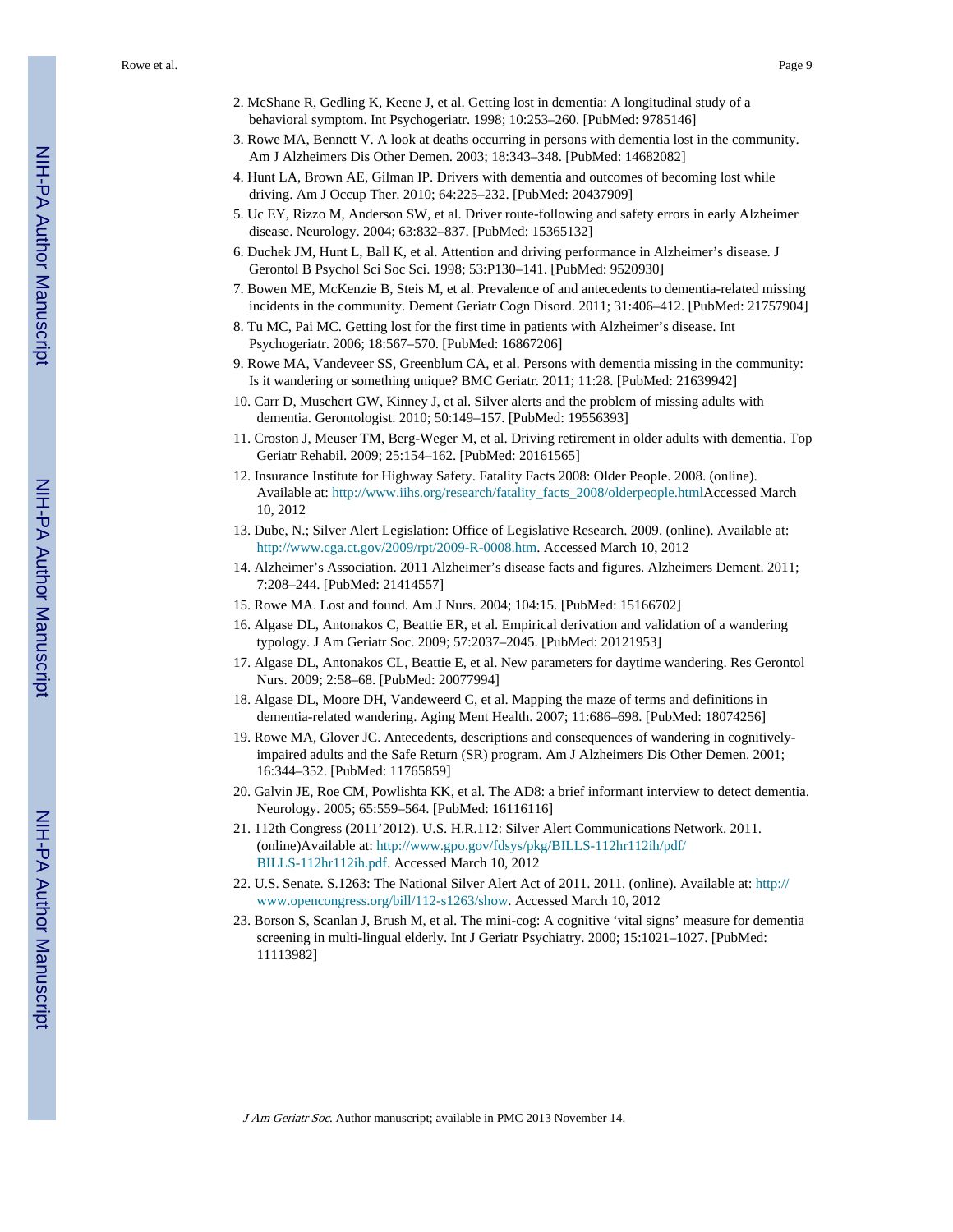Characteristic of Missing Drivers by Gender and Silver Alert Notifications Characteristic of Missing Drivers by Gender and Silver Alert Notifications

| Female (n=39)<br>25.6<br>78.4<br>35.9<br>(6.7)<br>91.7<br>80.1<br>Primary Caregiver(% Spouse)<br>Start from Home (%yes)<br>Previously Lost (%yes)<br>Race (% Caucasian)<br>Age (years)<br>Variable | Male $(n=117)$<br>80.5<br>(6.7) | p-value         | $No$ $(n=101)$ | $Yes (n=31)$  |                |
|----------------------------------------------------------------------------------------------------------------------------------------------------------------------------------------------------|---------------------------------|-----------------|----------------|---------------|----------------|
|                                                                                                                                                                                                    |                                 |                 |                |               | p-value        |
|                                                                                                                                                                                                    |                                 | 28              | 80.3           | 79.8          | 69             |
|                                                                                                                                                                                                    |                                 |                 | (6.5)          | (7.2)         |                |
|                                                                                                                                                                                                    | 74.3                            | $\overline{6}$  | 80.0           | 74.2          | 34             |
|                                                                                                                                                                                                    | 54.1                            | $\mathcal{S}$   | 55.4           | 64.5          | 38             |
|                                                                                                                                                                                                    | 23.9                            | 83              | 24.8           | 25.8          | 5              |
|                                                                                                                                                                                                    | 80.2                            | $\ddot{c}$      | 77.6           | 83.9          | $\mathcal{O}$  |
| 5:37(4:13)<br>TimeLapseBetween Last Seen and Reported Missing (SD)                                                                                                                                 | 9:02 (17:26)                    | 27              | 6:44 (6:39)    | 12:38 (28:13) | 08             |
| 92.3<br>Days Missing (%<2 Days)                                                                                                                                                                    | 72.7                            | $\overline{13}$ | 88.2           | 83.9          | 4              |
| 68.6<br>Activity Engaged "Normal" (%Yes)                                                                                                                                                           | 45.9                            | .19             | 53.6           | 48.3          | 69             |
| 2.8<br>Lapse in Supervision (% Yes)                                                                                                                                                                | 25.7                            | ā               | 17.5           | 16.1          | 45             |
| 60.0<br>Found by Law Enforcement (%Yes)                                                                                                                                                            | 65.3                            | 23              | 56.0           | 87.1          | ਙ              |
| 28.2<br>Driving Error (%Yes)                                                                                                                                                                       | 27.4                            | 5               | 29.9           | 37.9          | $\mathfrak{S}$ |
| 10.8<br>Injured (%Yes)                                                                                                                                                                             | $\Xi$                           | 87              | 28.7           | 38.7          | 29             |
| 2.6<br>Fatality (%Yes)                                                                                                                                                                             | 5.1                             | 50              | 6.0            | 3.2           | ವ              |
| 43.2<br>Found in Same County (%Yes)                                                                                                                                                                | 40.0                            | 35              | 41.8           | 33.3          | .78            |
| <b>54.1</b><br>Distance Traveled (Miles)                                                                                                                                                           | 116.6                           | $\overline{0}$  | 85.9           | 141.8         | $\overline{0}$ |
| (73.5)                                                                                                                                                                                             | (153.0)                         |                 | (122.1)        | (163.5)       |                |
| 2.6<br>Prior Contact With Law Enforcement (%Yes)                                                                                                                                                   | $\overline{5.1}$                | 68              | $1.0\,$        | 16.1          | 5001           |
| $\overline{5.1}$<br>Called Home Prior to Being Found (%Yes)                                                                                                                                        | 1.7                             | $\ddot{c}$      | 4.0            | $\circ$       | .26            |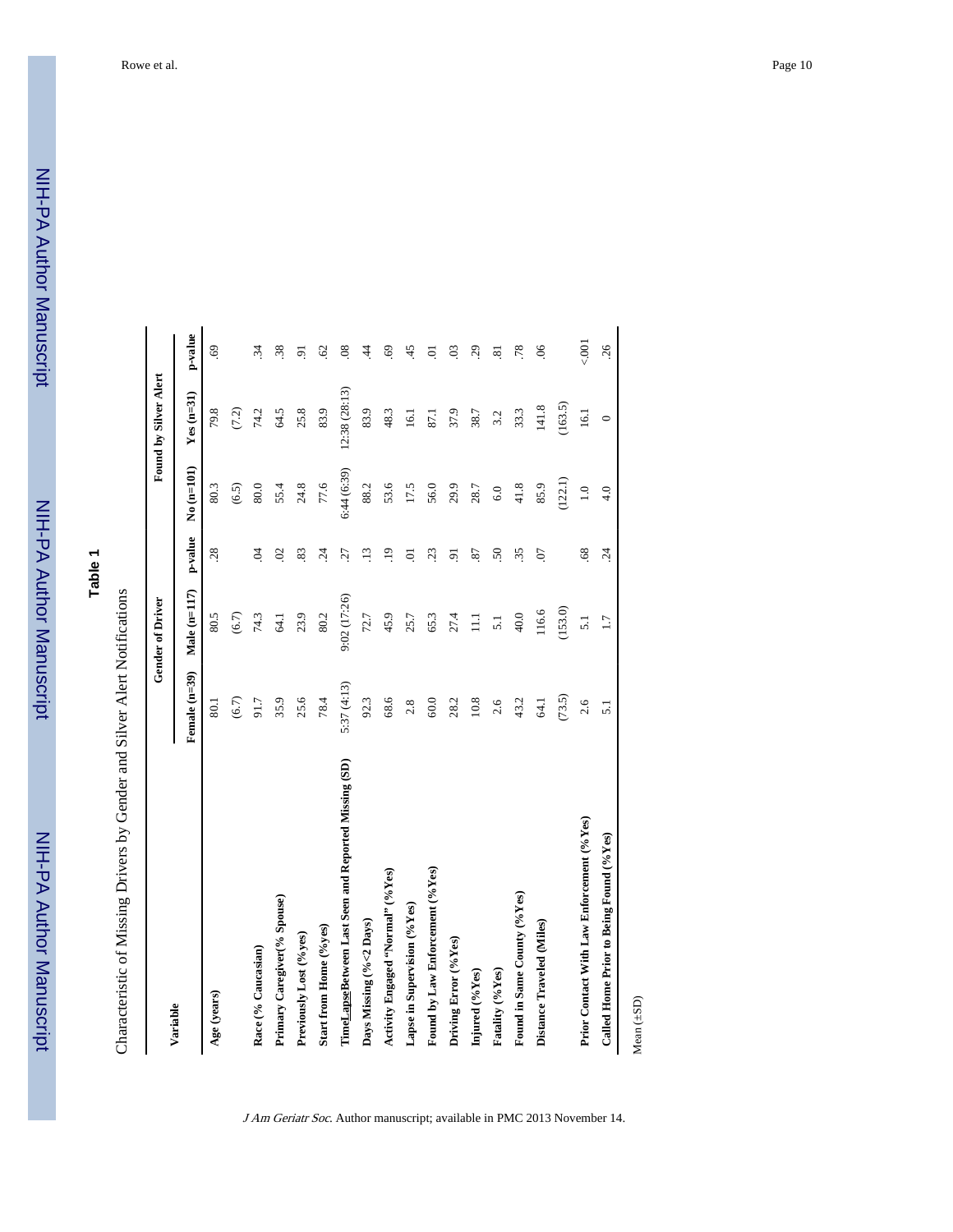## Antecedents to the Missing Incident

| Antecedent                                                 | $\mathbf n$ | <b>Valid Percent</b> |
|------------------------------------------------------------|-------------|----------------------|
| <b>Sanctioned Trips</b>                                    |             |                      |
| Independent Trip: Usual, Repeated Activity                 | 74          | 51.4                 |
| Agitated, Caregiver-Witnessed Exit                         | 11          | 7.6                  |
| Independent Trip: New Instructions                         | 5           | 3.5                  |
| Independent Trip: Not Routine                              | 5           | 3.5                  |
| <b>Unsanctioned Trips</b>                                  |             |                      |
| Home Alone                                                 | 14          | 9.7                  |
| Drove Away From Home During Supervision Lapse              | 11          | 7.6                  |
| Caregiver Asleep                                           | 9           | 6.3                  |
| Drove Away From Community Setting During Supervision Lapse | 4           | 2.8                  |
| Other                                                      |             |                      |
| Unusual circumstances                                      | 11          | 7.6                  |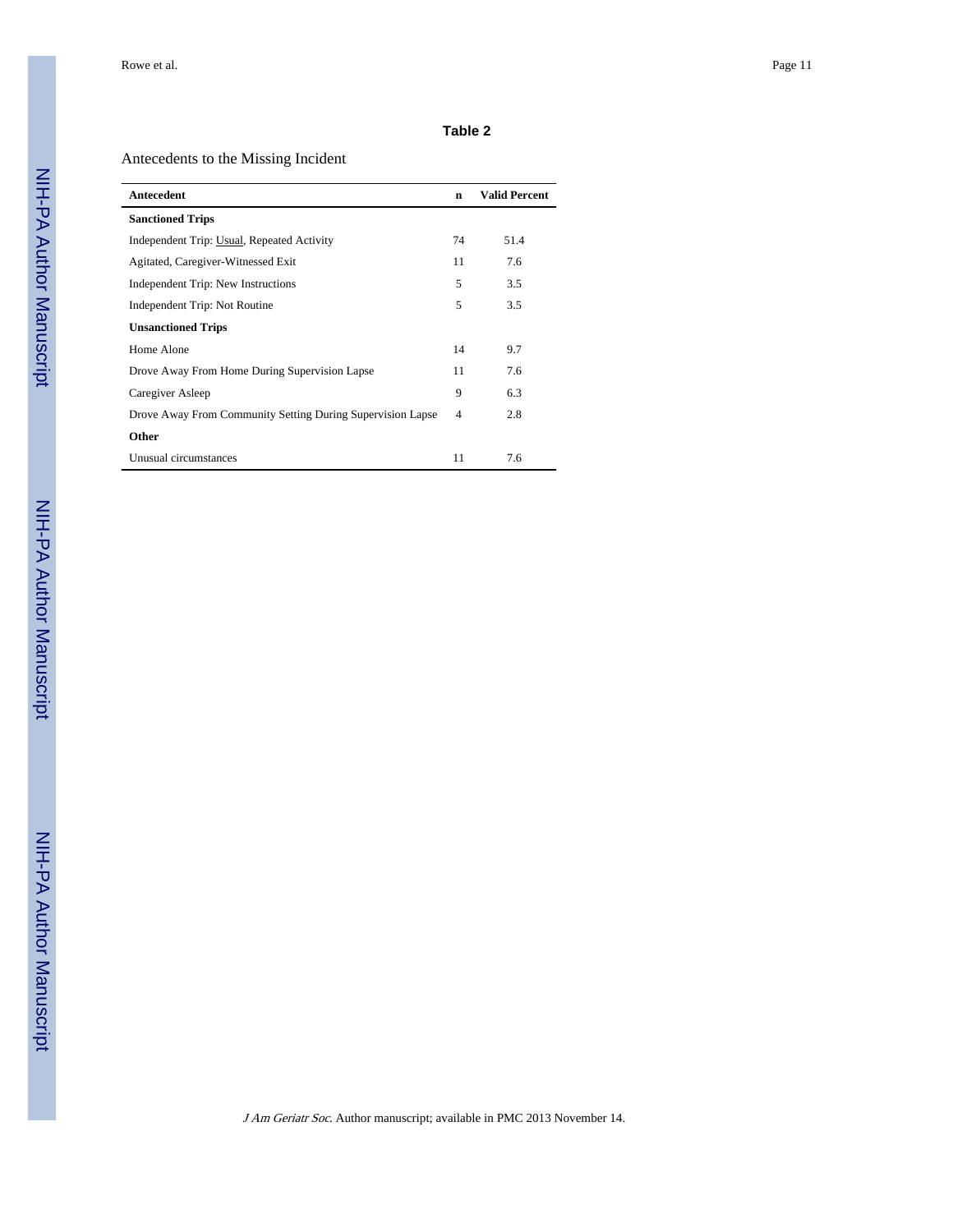## Characteristics of Missing PWD Discovery

| <b>Characteristic</b>                    | N              | <b>Valid Percent</b> |
|------------------------------------------|----------------|----------------------|
| <b>Days Missing</b>                      |                |                      |
| Same Day                                 | 61             | <u>44.9</u>          |
| Next Day                                 | 60             | 44.1                 |
| 2 Days                                   | 7              | 5.1                  |
| 3 Days                                   | 2              | 1.5                  |
| 4 Or More Days                           | 3              | 2.2                  |
| <b>Condition Of Driver When Found</b>    |                |                      |
| Alive                                    | <u> 114</u>    | 83.8                 |
| Injured                                  | 15             | 11.0                 |
| Dead                                     | 7              | 5.1                  |
| <b>Distance From Home</b>                |                |                      |
| Same County                              | 54             | 40.9                 |
| 1 County Away                            | 23             | 17.4                 |
| 2 or More Counties Away                  | 42             | 31.8                 |
| Different State                          | 13             | 9.8                  |
| <b>Where Found</b>                       |                |                      |
| Roadway                                  | 33             | 30.0                 |
| Parking Lot/Business                     | 31             | 28.2                 |
| Off Road (Woods, Railroad, Track, Ditch) | 15             | <u>13.6</u>          |
| Home                                     | 13             | <u>11.8</u>          |
| Neighborhood                             | 9              | 8.2                  |
| Interstate Highway                       | 9              | 8.2                  |
| <b>Relation To Car When Found</b>        |                |                      |
| <b>Still Driving</b>                     | 20             | <u>20.0</u>          |
| Parked                                   | <u>29</u>      | <u>29.0</u>          |
| Out Of Car                               | 32             | 32.0                 |
| Involved In Crash                        | 5              | 5.0                  |
| <b>Condition Of Car When Found</b>       |                |                      |
| Undamaged                                | 105            | <u>80.8</u>          |
| Damaged                                  | $\mathcal I$   | 6.2                  |
| <b>Stuck Off Road</b>                    | $\overline{1}$ | 4.5                  |
| Car Not Found/Found Later                | 5              | 3.2                  |
| Out Of Gas                               | 4              | 3.1                  |
| Who Found                                |                |                      |
| Law Enforcement: Silver Alert            | <u>28</u>      | 21.4                 |
| Good Samaritan: Silver Alert             | 3              | 2.3                  |
| Law Enforcement: Non Silver Alert        | 56             | 42.7                 |
| Good Samaritan: Non Silver Alert         | 27             | 20.7                 |
| Returned Home By Self                    | 12             | 9.2                  |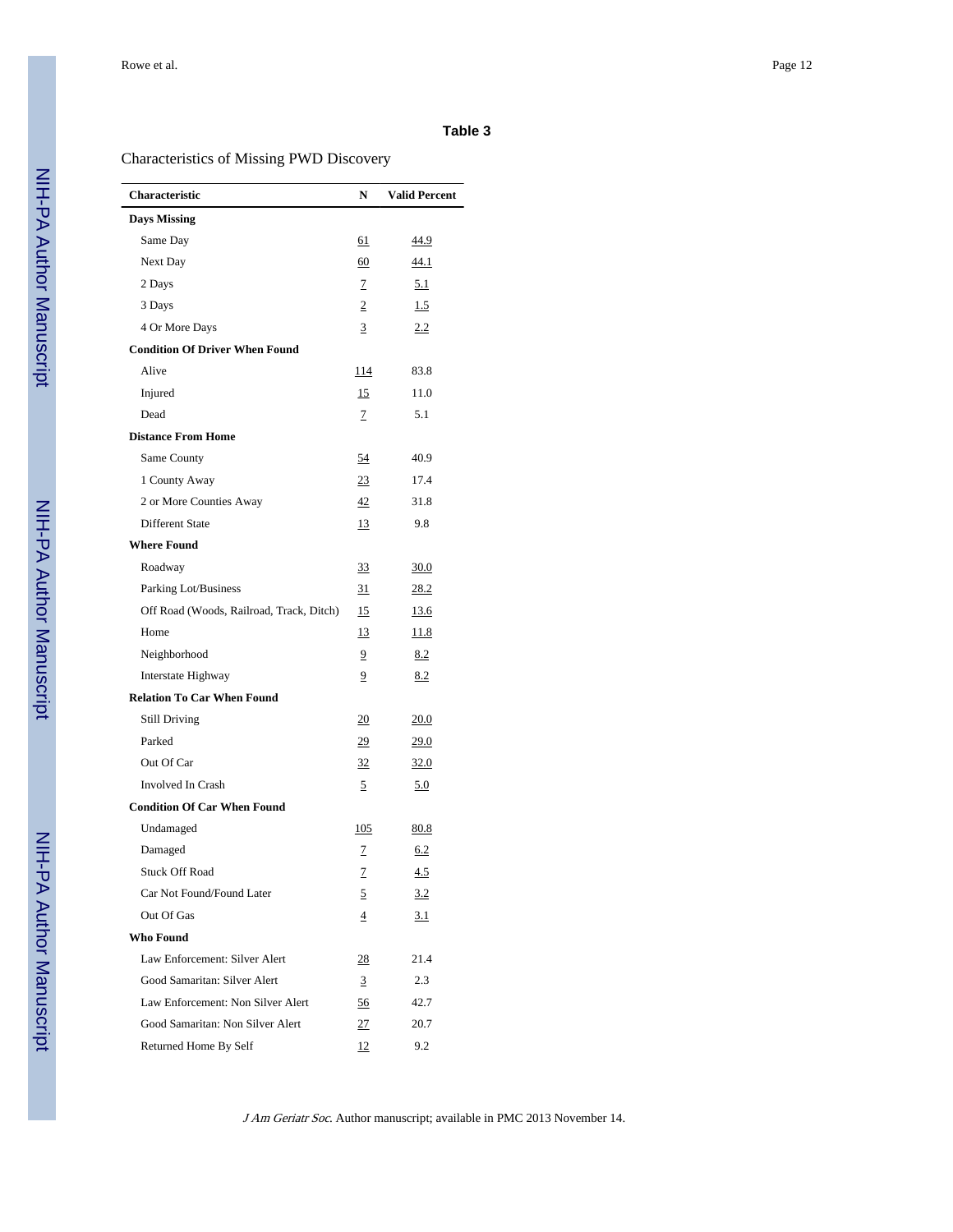Rowe et al. Page 13

| <b>Characteristic</b> | N | <b>Valid Percent</b> |
|-----------------------|---|----------------------|
| Family                |   | 3.8                  |